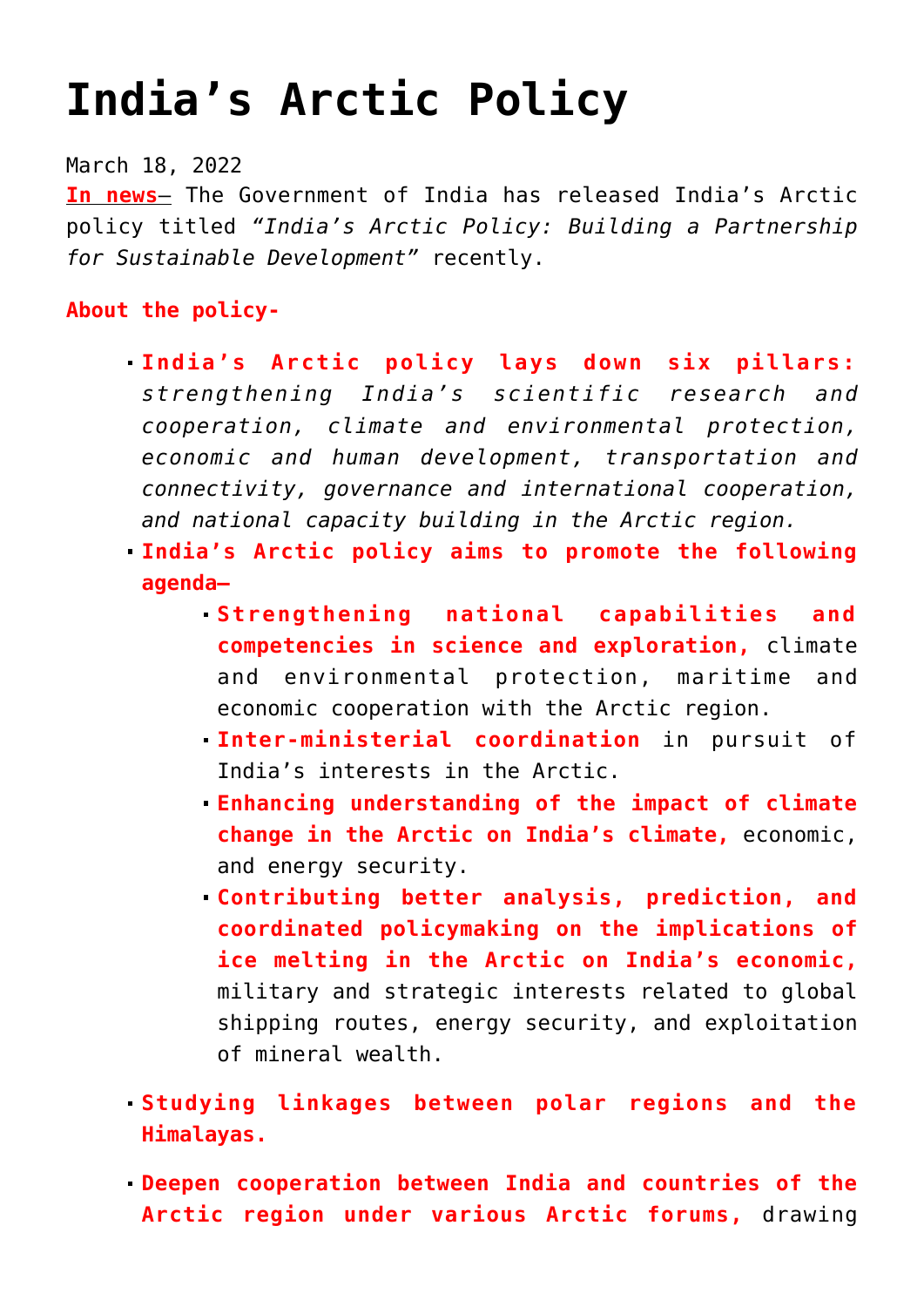expertise from scientific and traditional knowledge.

- **Increase India's participation in the Arctic Council** and improve understanding of the complex governance structures in the Arctic, relevant international laws, and geopolitics of the region.
- Implementing India's Arctic policy will involve multiple stakeholders, including academia, the research community, business, and industry and shall define timelines, prioritize activities and allocate requisite resources.
- **The National Center for Polar and Ocean Research (NCPOR)** in Goa, an autonomous institute under the Ministry of Earth Sciences, is the **nodal institution for India's Polar research programme, which includes Arctic studies.**
- The policy documents the history of India's relationship with the region, which can be traced back to **February 1920, when it signed the Svalbard treaty in Paris.**
- **In 2007, India launched its first scientific expedition to the Arctic.**
- Since then, India has been able to set up an observatory in Kongsfjorden as well as an atmospheric laboratory at Grove Badet.
- **Since 2013, India has been an Observer nation in the Arctic Council,** where it has consistently participated in meetings of Senior Arctic Officials and contributed to its six Working Groups.
- Under the banner of science and research, the Indian government hopes to build its research capabilities in the region by strengthening existing facilities, such as the **Himadri Arctic station in Svalbard.**
- It also hopes to align Indian research with international Arctic priorities. The policy further lays down plans to deploy space technology to better study the Arctic region.

**The Arctic region-**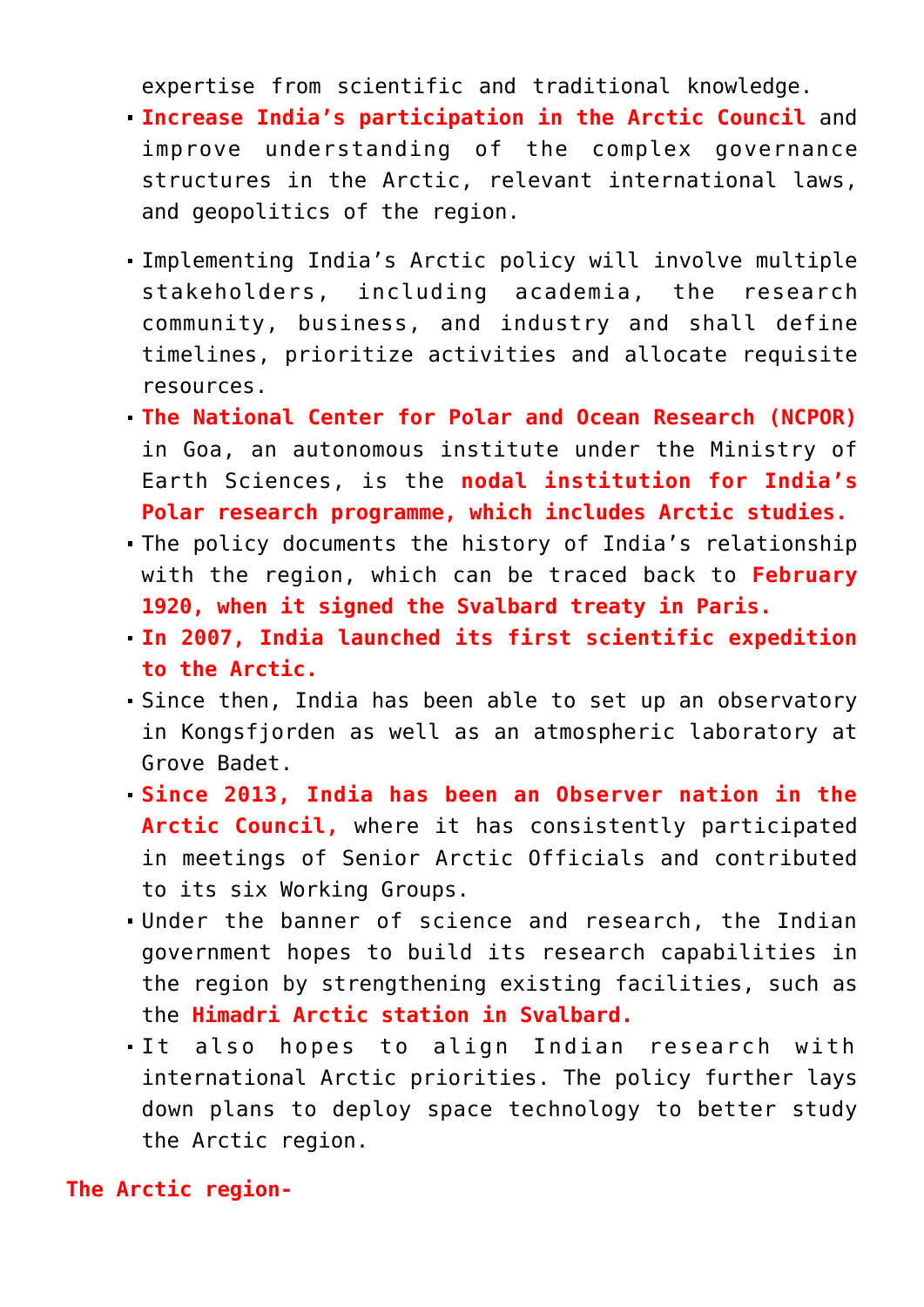- The Arctic is the northernmost region of Earth.
- Most scientists define the Arctic as the area within the Arctic Circle, a line of latitude at 66.5° north of the Equator.
- Within this circle are the Arctic ocean basin and the northern parts of Scandinavia, Russia, Canada, Greenland, and the U.S. state of Alaska.
- Apart from being rich in mineral and oil resources, the Arctic region is also particularly significant due to the many shipping routes that run through it.



## **Arctic Council-**

- It is a high-level intergovernmental forum to promote cooperation, coordination, and interaction towards sustainable development and environmental protection in the Arctic.
- It was formally established in 1996.
- All Arctic Council decisions and statements require consensus of the eight Arctic States.
- Only states with territory in the Arctic can be members of the council.
- The **member states consist of Canada, Denmark(representing Greenland), Finland, Iceland, Norway, Russia, Sweden and the United States.**